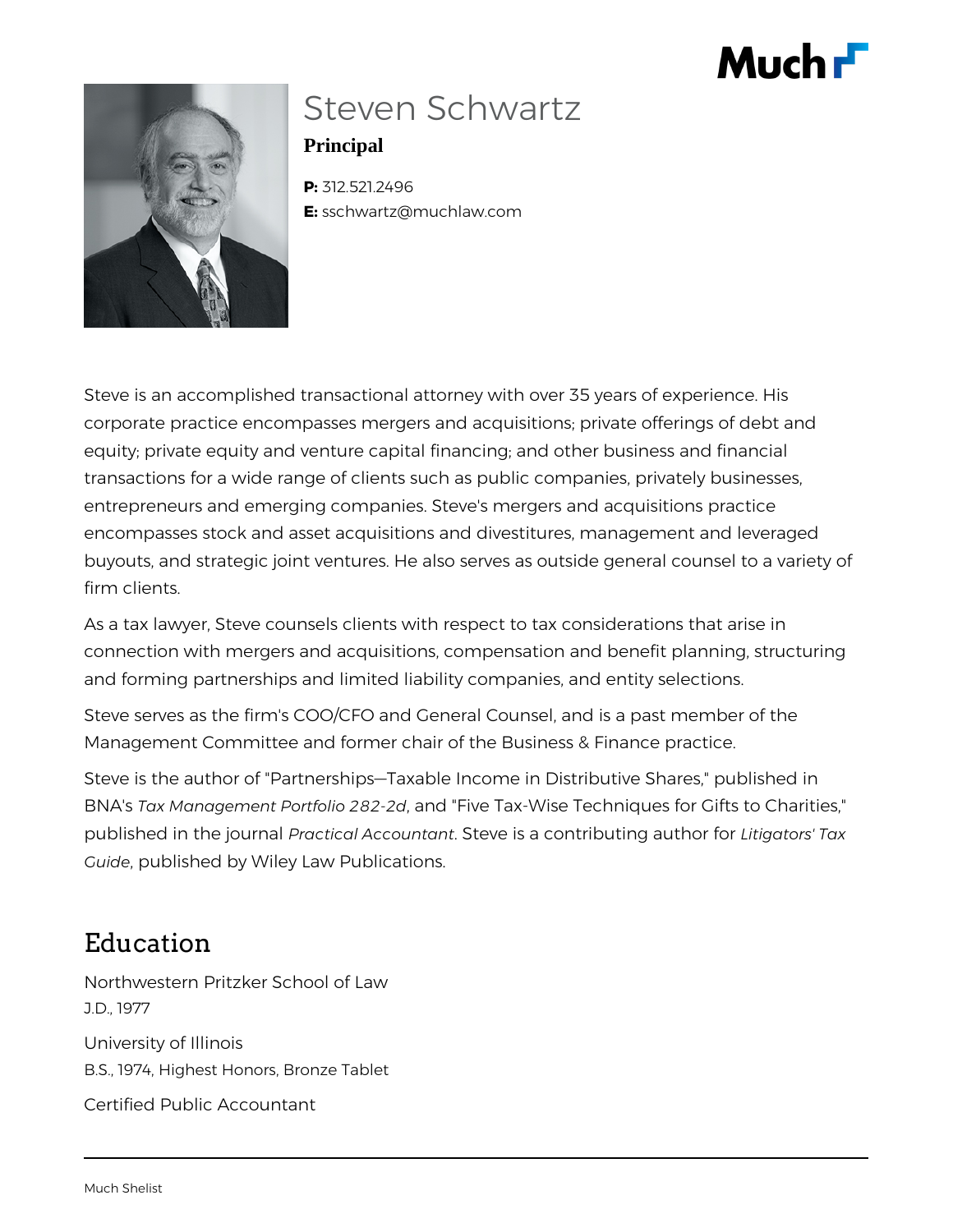

#### Bar Admissions

Illinois

## Court Admissions

U.S. Tax Court

### Professional Organizations

- American Bar Association, Federal Taxation and Business Law Sections
- Illinois State Bar Association
- Chicago Bar Association, Federal Taxation and Business Law Sections

## Community

Steve has been a member of the Board of Education for District 109 in Deerfield, Illinois for more than 12 years and now serves as president of the School Board for Deerfield, Illinois District 109. Steve has been a member of its finance, negotiation, policy and facilities development committees of the School Board, and served on special committees for Deerfield School District 109 and District 102 in Buffalo Grove. He also participates in fundraising activities for numerous local and national organizations.

### Accolades

- Leading Lawyers Network, Tax Law: Business, 2003-2022
- Illinois Super Lawyers, 2005-2007

Leading Lawyers

#### Services

Business & Finance